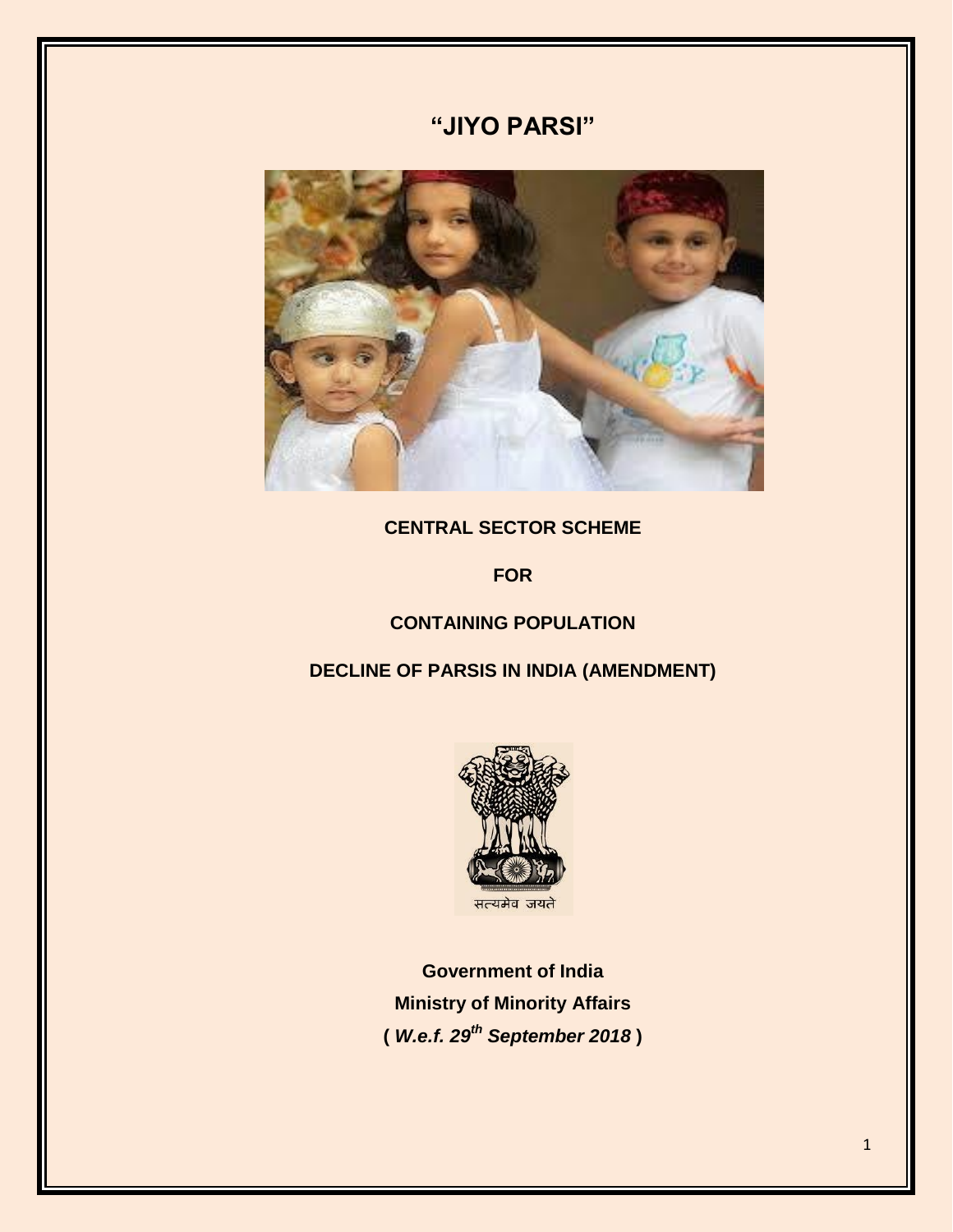**INDEX**

| <b>S. No.</b> | <b>Subject</b>                               | Page No. |
|---------------|----------------------------------------------|----------|
| 1.            | <b>Introduction</b>                          | 3        |
| 2.            | <b>Objectives</b>                            | 5        |
| 3.            | <b>Target Groups</b>                         | 5        |
| 4.            | <b>Approach and Methodology</b>              | 8        |
| 5.            | Confidentiality                              | 8        |
| 6.            | <b>Outreach Programme</b>                    | 8        |
| 7.            | <b>Type of Assistance and Financial Norr</b> | 9        |
| 8.            | <b>Role of Parzor Foundation</b>             | 12       |
| 9.            | <b>Transfer of Funds</b>                     | 13       |
| 10.           | <b>Sanctioning Committee</b>                 | 13       |
| 11.           | Administrative expenditure                   | 14       |
| 12.           | <b>Monitoring and Evaluation</b>             | 14       |
| 13.           | <b>Review of the Scheme</b>                  | 14       |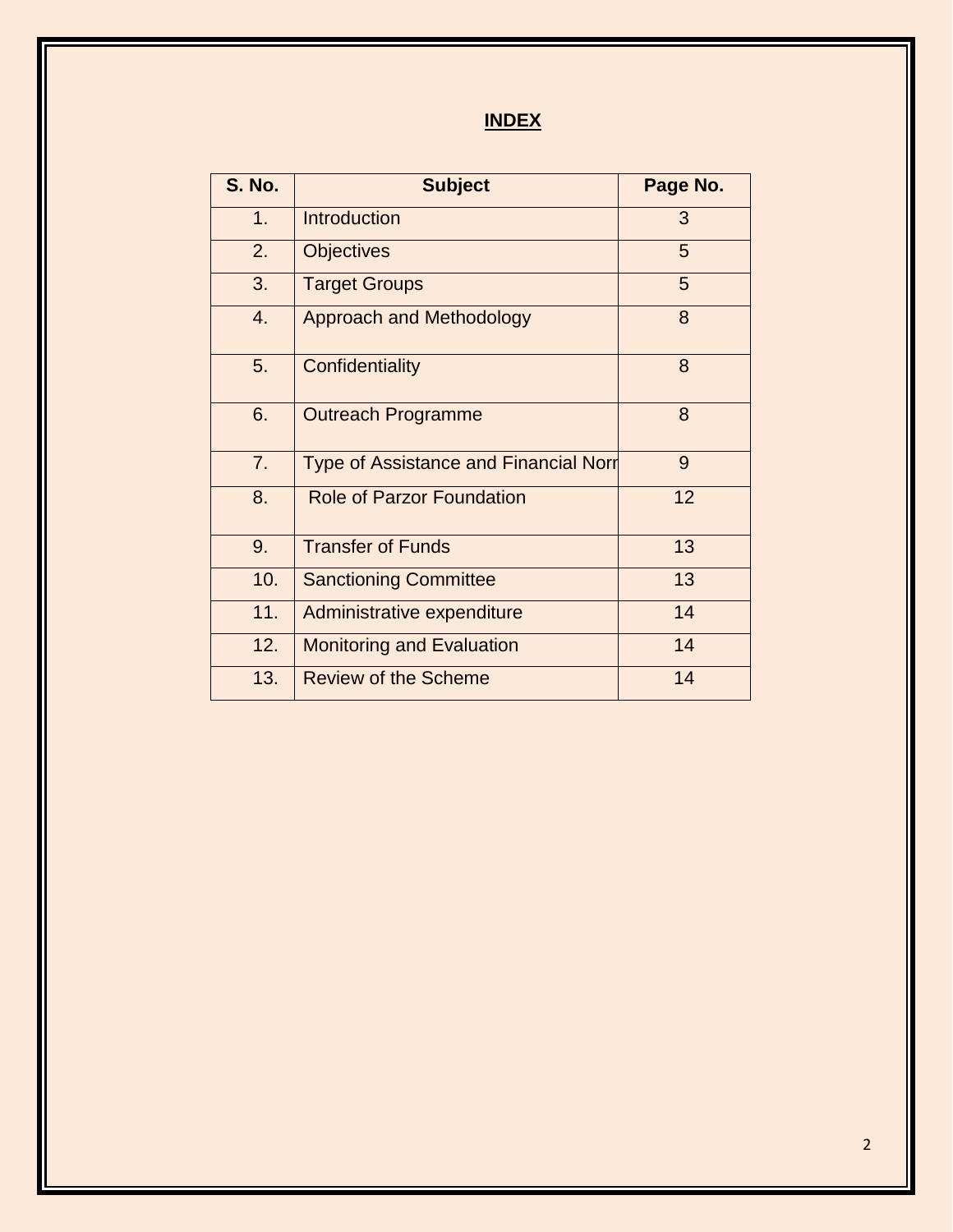## **Government of India Ministry of Minority Affairs**

## **CENTRAL SECTOR SCHEME FOR CONTAINING POPULATION DECLINE OF PARSIS IN INDIA**

## **1. Introduction**

- 1.1.The population of Parsis (Zoroastrians), a notified minority community under National Commission of Minorities Act 1992, has declined from 1,14,000 in 1941 to 57,264 in 2011 as per census data. In order to arrest the decline in population and reverse the trend, there is a felt need of Government of India intervention. The Government of India through Ministry of Minority Affairs had formulated the Jiyo Parsi Scheme in September 2013. However, the Scheme needs to continue steadily for some time to show impact. Thus, there is a felt need for continuation of this Government of India intervention.
- 1.2.Over the centuries, since the first Zoroastrians arrived in India, the Parsis have integrated themselves into Indian society while simultaneously maintaining their own distinct customs and traditions and ethnic identity. It has an ageing demographic profile with a large number of middle aged and elderly population. In this respect, it is more similar to the demographic profile seen in developed countries, unlike the profile of the general Indian population, which is predominantly young.
- 1.3.The Parsi community in India has experienced sharp population and fertility decline. It is interesting to note that the age at marriage among Parsi women is about 27 years and in men about 31 years. Only one family in 9 (nine) has a child below the age of 10.
- 1.4.The Total Fertility Rate (TFR) of the Parsi community has reached below 1(one), which means that on an average, a Parsi woman in her total child bearing age has less than 1 child (0.8). Moreover, 31% of Parsis are over the age of 60 years and more than 30% Parsis are "Never married".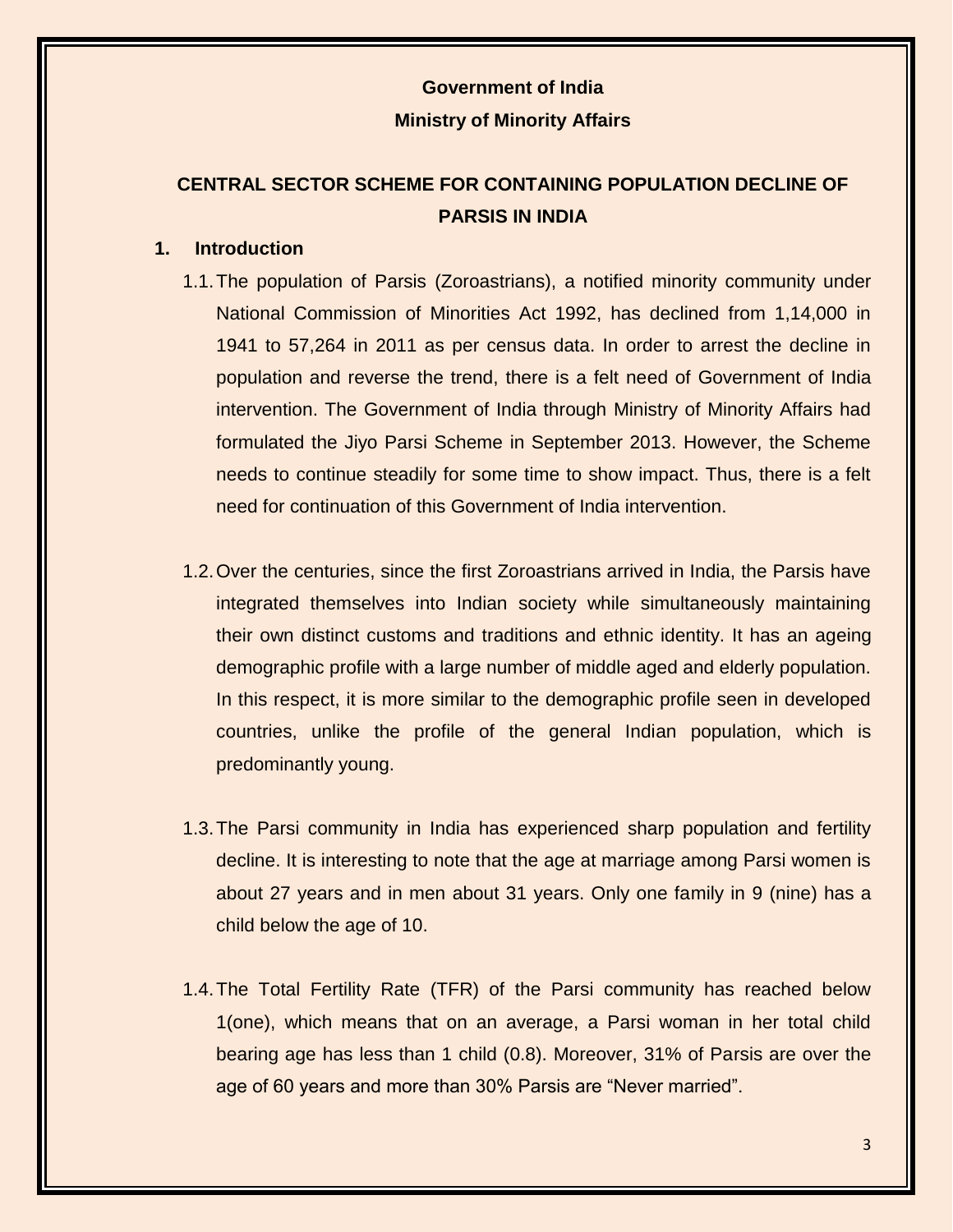- 1.5.In addition to late marriages, voluntary and involuntary childlessness is another important factor for the low fertility among the Parsi community. There is a significant higher percentage of Parsi males unmarried compared to non-Parsis.
- 1.6.Since 1950s, deaths have consistently outstripped population replacement rate. It can be attributed to both medical and socio-cultural reasons.
- 1.7.The studies conducted by the National Commission for Minorities (NCM) and the joint studies conducted by Parzor Foundation and Tata Institute of Social Science(TISS), have identified the following reasons as the important causes for decline in population of Parsis:
	- (a) Late and non-marriages;
	- (b) Fertility decline;
	- (c) Emigration;
	- (d) Out-Marriages; and
	- (e) Separation and divorces.
- 1.8.It has been found that because of the very large proportion of elders in the community, each younger couple often has to bear the responsibility of several elders. This responsibility also adds to disinclination for having a child, further leading to the low birth rate figures. The Work Participation Rate (WPR), Labour Force Participation Rate (LFPR) and Unemployment Rate are high, creating high dependency Ratio (DR) in the community.
- 1.9.Advocacy has brought 70% of the increased births in the last three years of the scheme and hence the continuing scheme will give equal priority to this component. The aim of Jiyo Parsi scheme has been expanded from being an infertility treatment project to a project that addresses concerns of Attitudinal change regarding the Health of the community.
- 1.10. In view of the above, the Government of India considers it necessary to continue the Jiyo Parsi Scheme with certain revision in the norms.

## **2. Objective**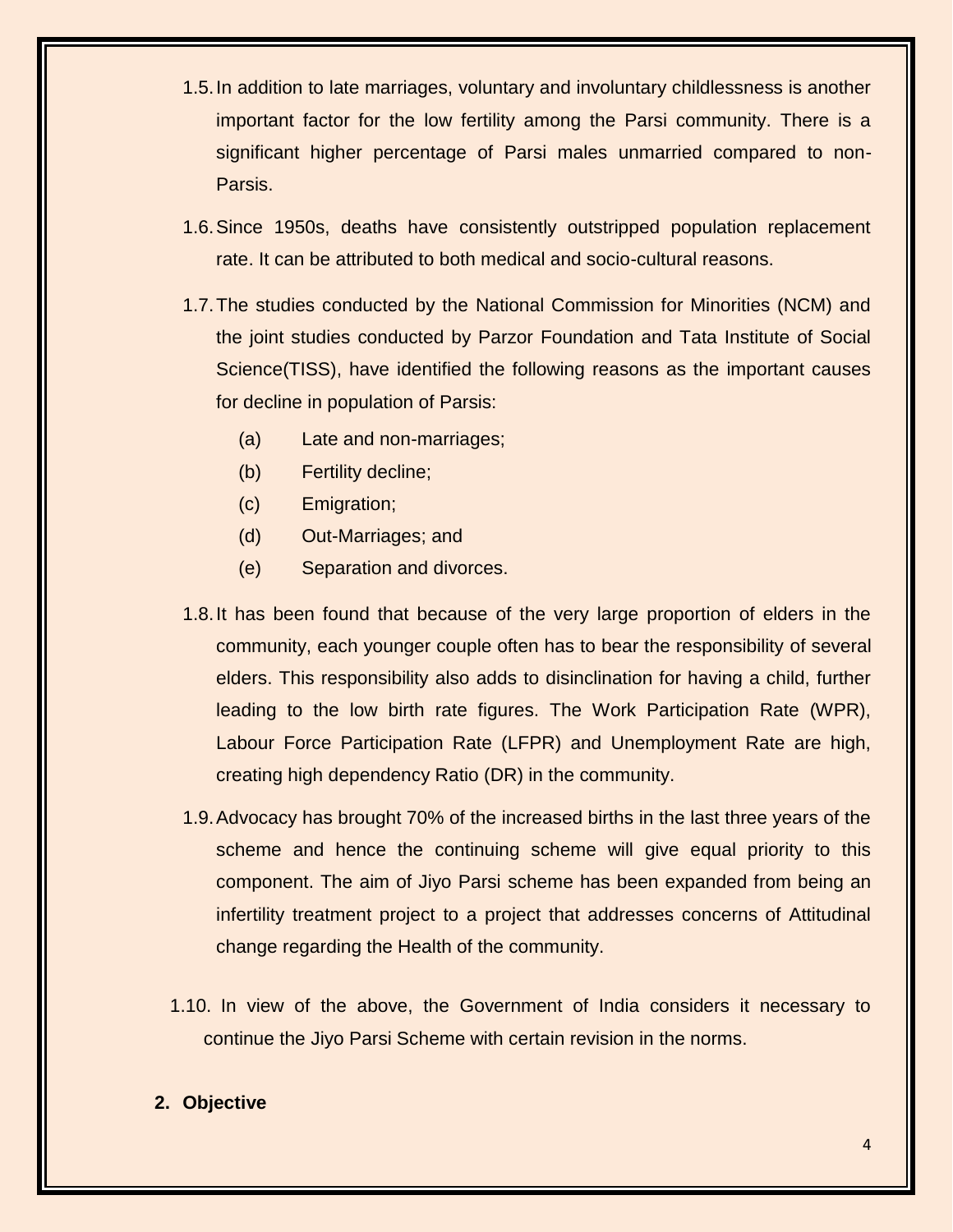2.1.The objective of the scheme is to reverse the declining trend of Parsi population by adopting a scientific protocol and structured interventions, stabilize their population and increase the population of Parsis in India.

### **3. Target Group**

- 3.1. The scheme is meant for the notified minority community i.e. **Parsi/Zoroastrian** only.
- 3.2.Target Groups within the Parsi community for the infertility treatment would be as follows:
	- (i) Parsi married couples of childbearing age who seek assistance under the scheme.
	- (ii) Adults/ Young men/women/Adolescent boys/Girls for detection of diseases resulting in infertility. For screening of adolescent boys/girls, written consent of parents/legal guardians should be mandatory.

#### **4. Approach and Methodology**

- 4.1.Infertility is a complex clinical socio-psychological issue. Infertility is the inability to conceive for more than two years and is not necessarily a disease. With advances in medical science, 90% of modern day infertility is treatable. For most couples, it may be the right medical and psychological guidance, counseling and the best medical expertise at the right age may be of great assistance. The interventions under the scheme will be taken up under strict medical protocols maintaining full confidentiality.
- 4.2.To arrest population decline, there will be a requirement of multi-pronged approach. Thus, the Scheme will have three components:
	- **a. Advocacy**: Counseling for couples with infertility, marriage, family and elderly counseling; help desks and medical camps all over India, development of website to capture population and other details of Parsi community and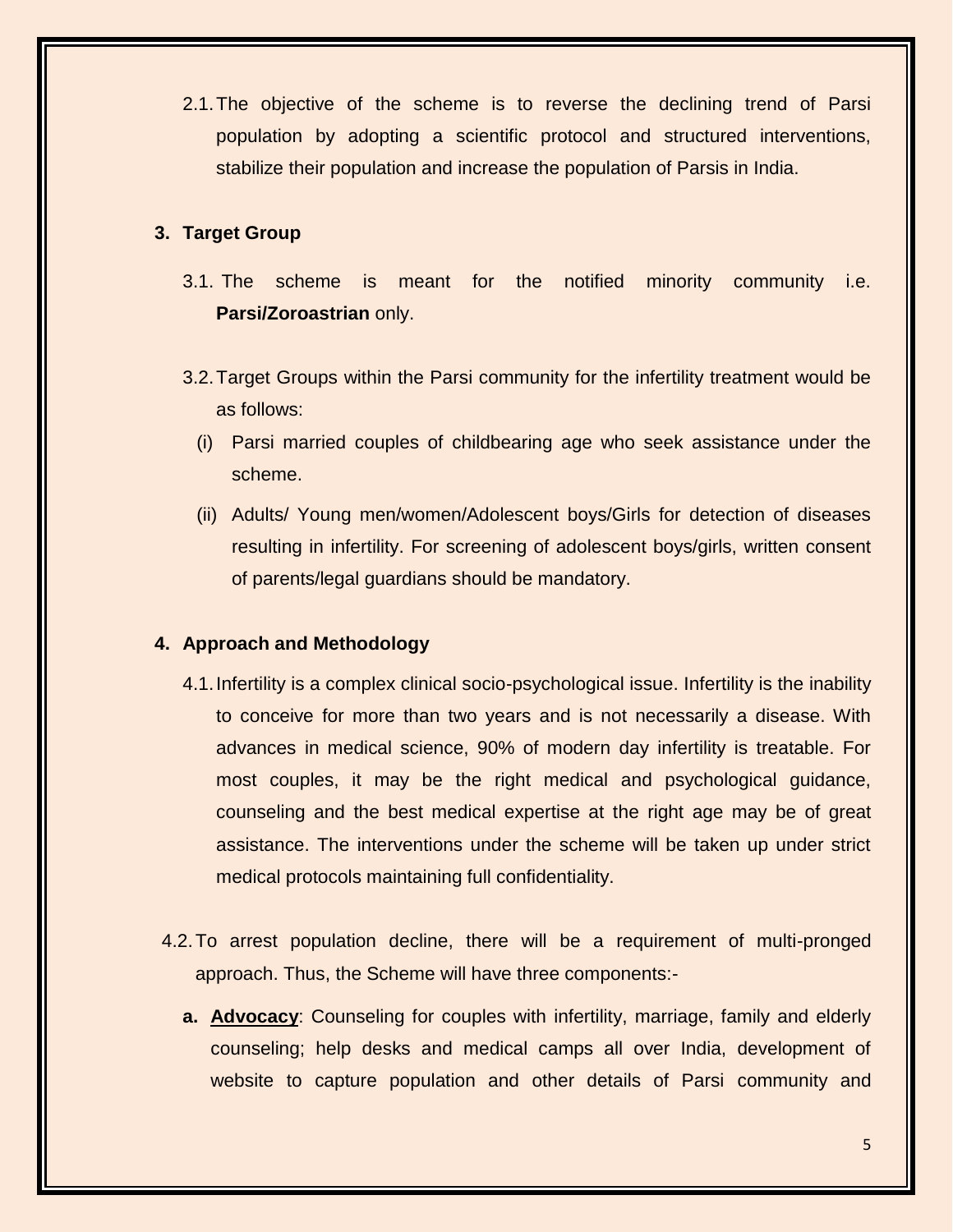outreach programme. It will also include Workshops on relationship management, parenting, drug awareness, self-image etc;

The Parzor Foundation will develop a comprehensive website to capture the data of members of Parsi community. The website would offer the free membership to all Parsi members alive. Thereafter, details of birth with and marriage- re-marriage will be updated. Minimum information should be sought from the individual.

Parzor Foundation would generate report on a monthly, quarterly, half-yearly and yearly basis and send it to MOMA. Maintenance of website will be done by the Parzor Foundation.

This would also include visits to doctors for awareness generation, use of social media, films, and advertisements in print and electronic media, matrimonial meets and dedicated websites.

**b. Health of the Community:** This will cover crèche/ childcare support, senior citizen honorarium for childcare, assistance to elderly.

The crèche/childcare support will be provided to the parents. The fee for crèche would be maximum Rs. 4,000/- or actual whichever is lesser, per child only up-to the age of 8 years. However, no funds will be provided under the scheme for maintenance, construction or any recurring expenditure for building of crèche etc. Senior citizen honorarium for childcare would be Rs. 3,000/- per child per month upto the age of 10 years of the child. Assistance to elderly would be Rs. 4,000/- per month per person after an age of 60 years.

The income criteria for the family whose elderly are to be benefited would be Rs. 10 Lakh per family per year.

The available data on the Parsi elderly reveals a consistent increase in the population of the aged as per 2001 Census. Parsi elderly population (above 65 years) was 31%. Therefore, a guess estimate for elderly persons above 70 years may be atleast 25% to 27% of total Parsi population.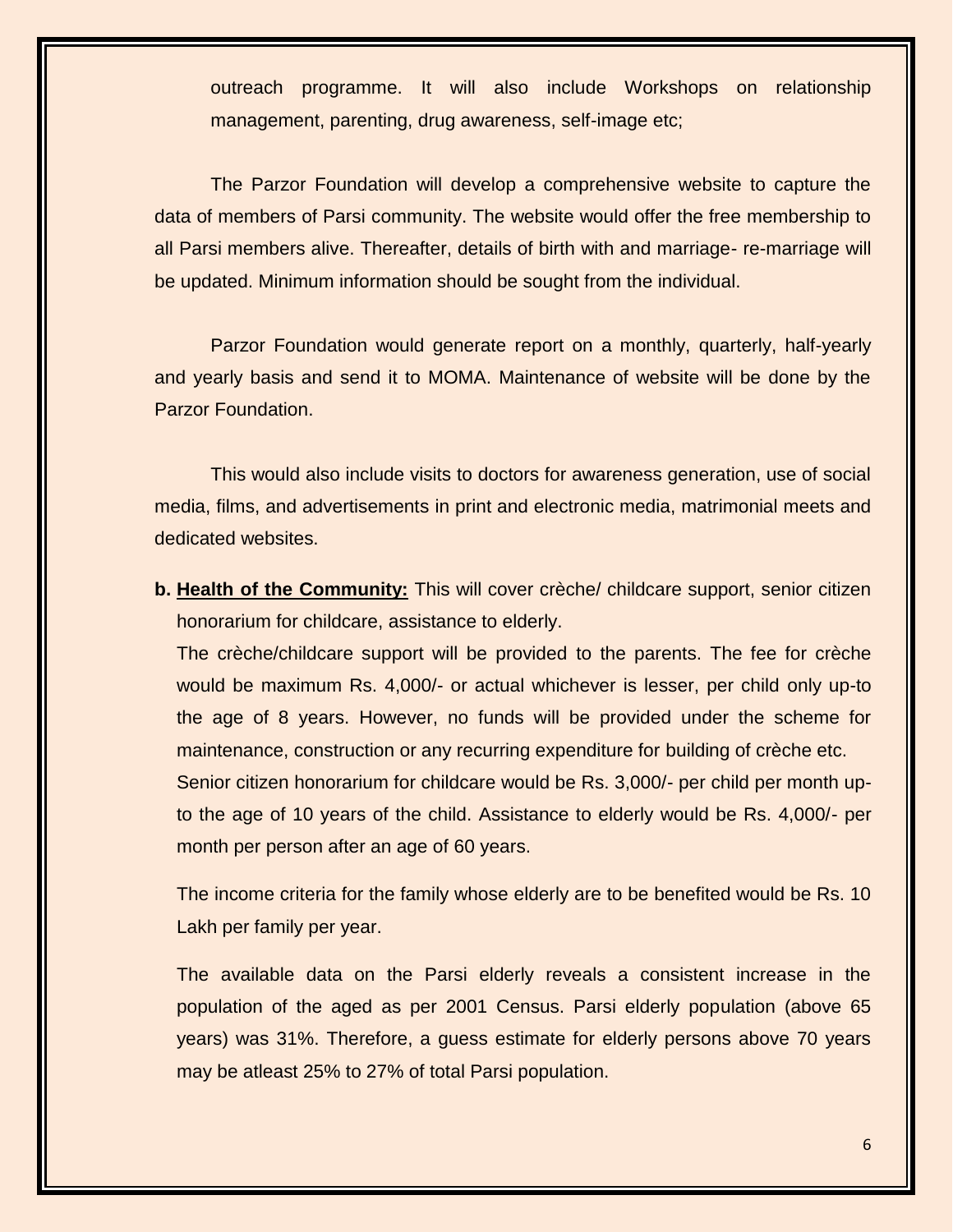Further, Counselors will be appointed for monitoring the Scheme for the elderly. Parsi Baugh representative will also oversee the programme.

This component of assistance for elderly dependents is envisaged to provide monetary assistance to Parsi couples with family income below Rs. 10 lakhs who have elderly members residing with the family and in cases where such responsibility is a deterrent to starting or increasing the number of children.

The selection process will be done by a Panel consisting of the following:-

- (i) Parsi Member, National Commission of Minority Government of India
- (ii) Director, Jiyo Parsi, Parzor Foundation;
- (iii) Community Expert, Parzor Foundation ;
- (iv)Counselor for Scheme (appointed by Parzor Foundation);
- (v) Representative of World Zoroastrian Organization

Applications will be called by placing advertisement in local and regional newspapers in both Gujarati and English. The criteria for selection will be at the discretion of the Panel. Candidates will be selected by the Panel and their reimbursement supervised by Jiyo Parsi representatives.

The Panel will choose applicants based on the highest marks obtained during the criteria screening of applications and the interview. The beneficiary will be chosen on the main criteria of looking after more than one elderly family member. The care of the beneficiary will be checked upon by the Jiyo Parsi counselor on a trial basis of six months. If a child, first or sibling is conceived the monetary provisions for the elderly will continue for the duration of the life of the elderly, as long as the scheme exists.

The maximum number of beneficiaries will be 100 and their elderly care will be monitored through the counsellors to see that all respect is given to them by the family which is receiving monetary benefits. Neighbours can act as a neighbourhood watch to also ensure good treatment by all family members of the elderly. In case such treatment is not forthcoming, after three warnings, the financial benefit will be removed and the counsellor can advise removal of the elderly to a Senior Citizens home.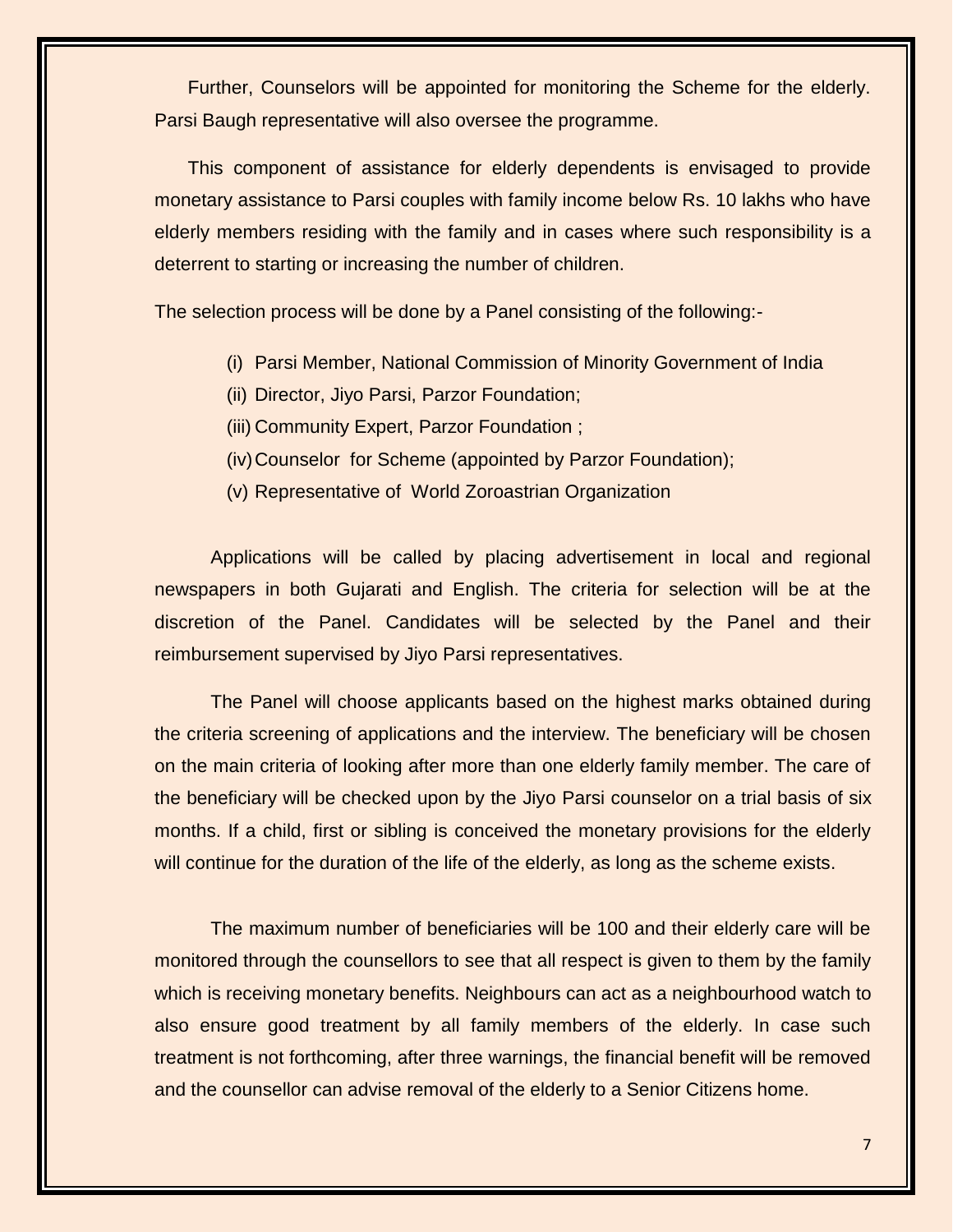- **c. Medical Assistance:** Assisted Reproductive Technologies (ART) which includes In-Vitro Fertilization (IVF) and Intra Cytoplasmic Sperm Injection (ICSI) and other modes including surrogacy as medical assistance when required. To deal with fertility issues, financial assistance would be provided for investigation and detection of infertility, counseling and fertility treatment to married couples after their fertility problem is medically detected.
- 4.3.Standard medical protocols for each target group will be followed as per the guidelines of the Ministry of Health and Family Welfare, Government of India.
- 4.4.It will be mandatory on the part of a treating hospital to inform the entire treatment plan to the patient before any treatment is taken up and take their consent or his/her parents/legal guardians' consent.
- 4.5.The number of Cycles of treatment may be followed as per Medical protocols as per guidelines of the Ministry of Health and Family Welfare, Government of India.

## **5. Confidentiality**

5.1. Confidentiality of patients shall be considered as of utmost importance. Confidentiality regarding names and identity of targeted couples would be maintained. The organization implementing the scheme would maintain all details of the patients and provide information to the Ministry in codes about the total number of couples undergoing treatment. The registers and detailed documentation maintained by the implementing agency would be subject to inspection and audit by the Ministry, audit authorities and authorized representatives of the Ministry for inspection.

### **6. Outreach Programme**

6.1. There is an urgent need to educate the community about their perception for infertility. To address this, a massive publicity campaign is required comprising general information sessions, media publicity, counseling sessions and other such events that will help to encourage Parsis to have more children and to go in for early marriages within the community. The aim is to create awareness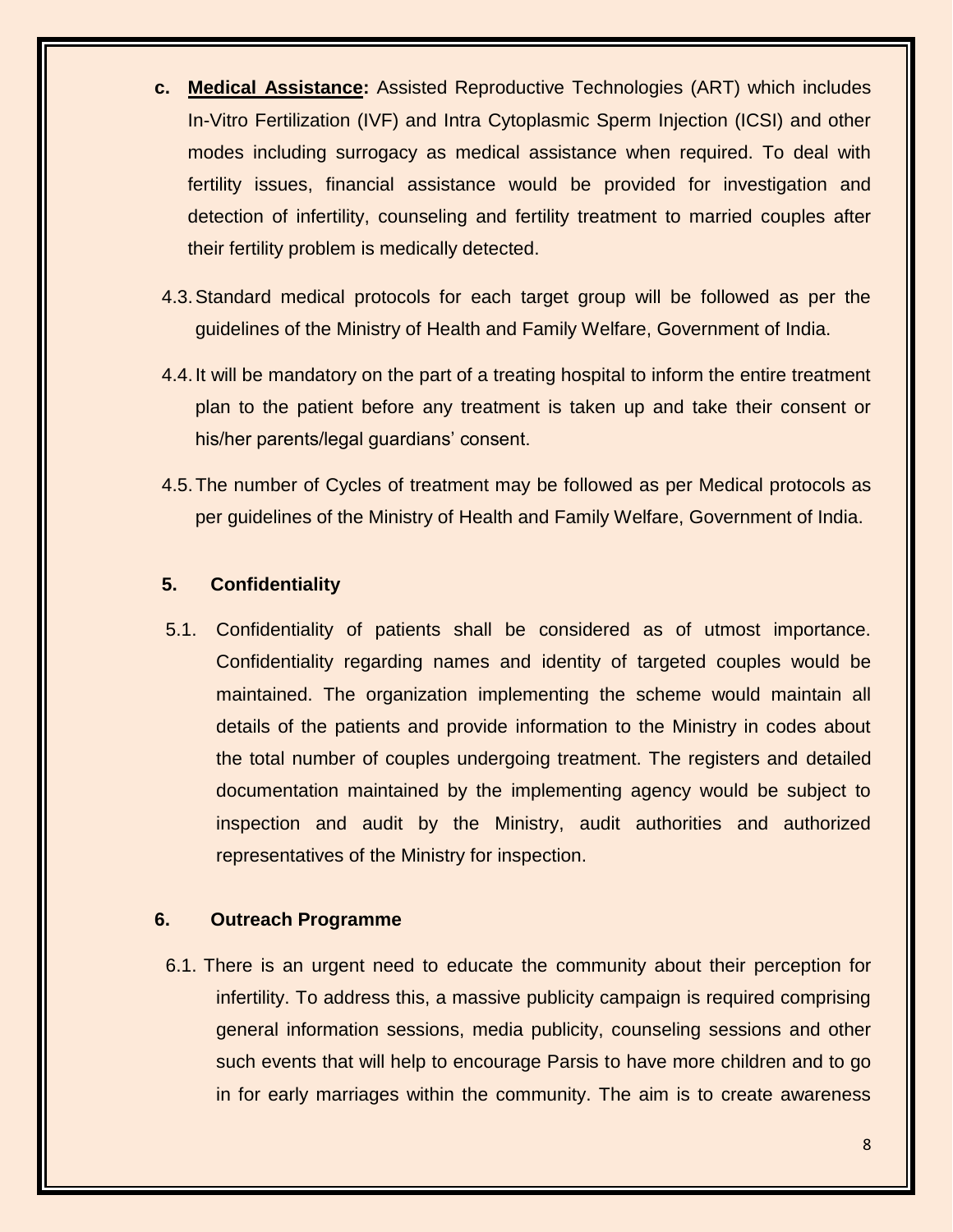among the younger generation of marriageable age and young couples to make efforts to contain the population decline of the community and to seek early diagnosis and treatment where necessary, prior to marriage.

6.2.The Information, Education and Communication (IEC) or Outreach Programme (seminar, medical camps, publicity, brochures, ethnic journals of the Parsi community, advocacy, films, social media, matrimonial meets and matrimonial websites etc.) would be undertaken by the Parzor Foundation with the assistance of the Bombay Parsi Panchayat in Mumbai and the various members of the Federation of Parsi Zoroastrian Anjumans of India in other towns, cities and mofussil areas of the country.

#### **7. Type of Assistance and Financial Norms**

7.1. The Jiyo Parsi scheme will continue in the remaining period of the 14<sup>th</sup> Financial Commission, i.e., next three years (2017-18, 2018-19, 2019-20) with total budgetary provision of Rs. 12 crore. This is a 100% Central Sector Scheme.

The details of the scheme interventions for the three years viz.2017-18 to 2019-20 are as under:-

|              | Year    | <b>Estimated cost (Rs.in Crore)</b> |                                |                |                |
|--------------|---------|-------------------------------------|--------------------------------|----------------|----------------|
|              |         | Advocacy                            | <b>Health</b><br><sub>of</sub> | <b>Medical</b> | Total per year |
|              |         |                                     | the                            | assistance     |                |
|              |         |                                     | community                      |                |                |
| 1.           | 2017-18 | 1.09                                | 1.00                           | 1.91           | 4.00           |
| 2.           | 2018-19 | 1.09                                | 1.00                           | 1.91           | 4.00           |
| 3.           | 2019-20 | 1.09                                | 1.00                           | 1.91           | 4.00           |
| <b>Total</b> |         | 3.27                                | 3.00                           | 5.73           | 12.00          |

The above cost components of the scheme are non-recurring in nature. Fund can be transferred from Medical to Advocacy and vice-versa with the approval of Secy(MA) in consultation with JS(FA).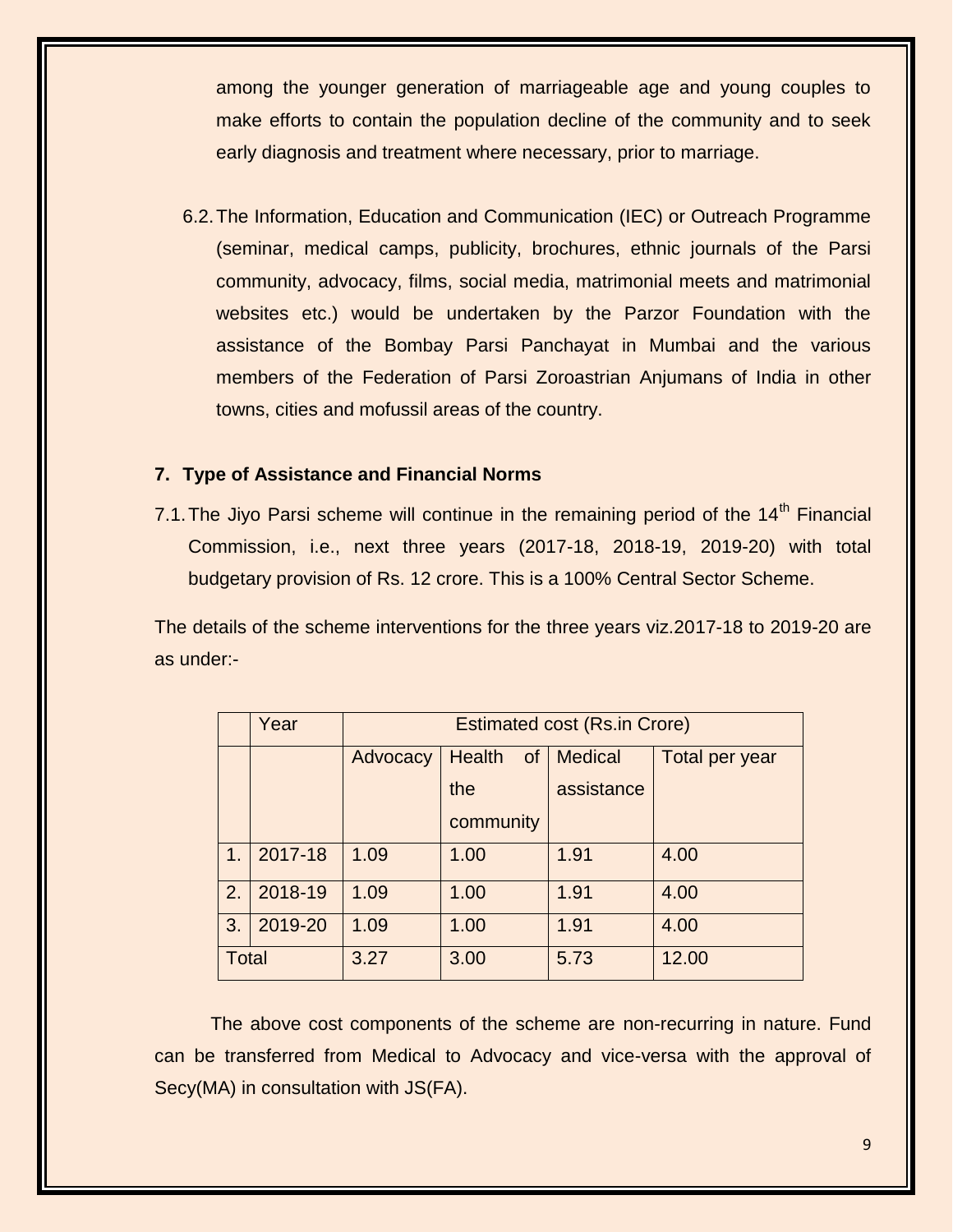- 7.2.Although Parsis are considered relatively more affluent than many other communities, in many cases there are Parsi families belonging to the lower economic strata who cannot afford fertility treatment. Even middle class couples find it difficult to afford repeated cycles of treatment. The Work Participation Rate (WPR), Labour Force Participation Rate (LFPR) and Unemployment Rate is high due to an ageing community. There is a high Dependency Ratio (DR) within the community by which gross income level does not reflect true financial capacity.
- 7.3.Parsi married couples who seek assistance would undergo treatment cycles of Assisted Reproductive Technologies (ART) including surrogacy as prescribed by the concerned Doctor which includes In-Vitro Fertilization (IVF) and Intra Cytoplasmic Sperm Injection (ICSI) as medical assistance when required, subject to maximum cost of Rs. 8.00 Lakhs (Rupees Eight lakhs) per couple per child born, or as per actual, whichever is lesser. Details of expenditure, would be as follows:-
	- (i) Single Non-Donor IVF Cycle: Rs. 1,00,000/-;
	- (ii) In those cases, where the hospitalization is required, the cost of hospitalization including admission, infrastructure. Doctor's fees, service charges etc., the additional cost upto Rs. 1,50,000/- may be considered, provided the hospitals (Government/ private) are equipped with facilities for IVF and Artificial Reproductive Technology;
	- (iii) Donor ooctye IVF will have an added cost for Donor as per actual;
	- (iv) Diagnostic/ Pre-treatment tests are admissible upto Rs. 75,000/- per patient;
	- (v) Follow up treatment and medication is admissible upto Rs. 1,00,000/- per patient. In cases with complications and expenditure exceeding Rs. 1,00,000/- it may be examined by the Ministry on case to case basis on its merit;
	- (vi) The overall ceiling for treatment per patient for Artificial Reproductive Technologies cycle including hospitalization and all other costs would be Rs. 8.00 Lakh as per prescribed norms under the Scheme. The reimbursement would be admissible as per annual income of the family as presented in the guidelines.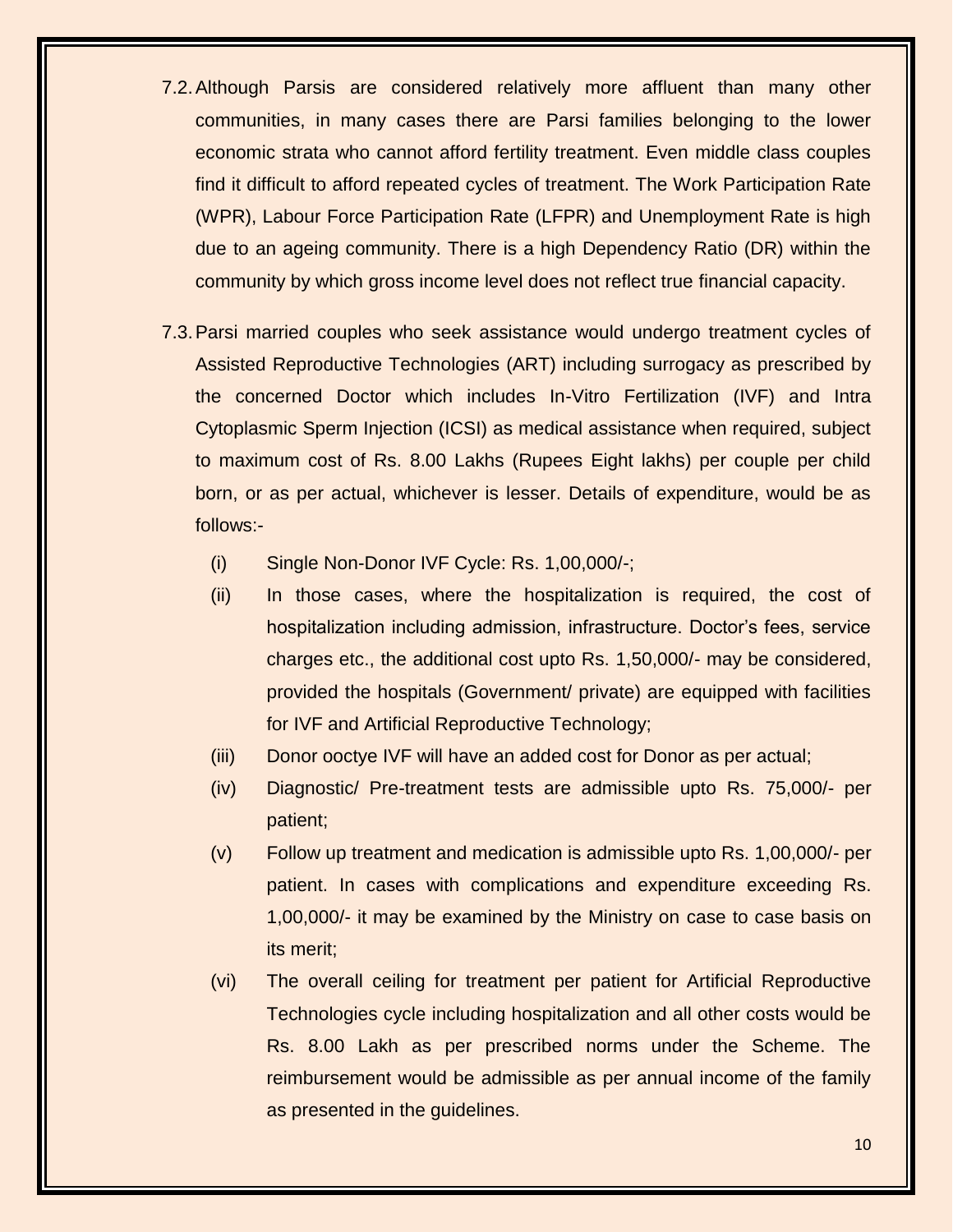- 7.4.The treatment will be undertaken at Registered and recognized hospitals and authorized clinics. The application form for support towards the treatment will be countersigned by the recognized local Anjuman/Panchayat of the Parsi/Zoroastrian community.
- 7.5.Financial assistance would be extended for diagnostics and consultation, fertility treatment, cost of medicines, follow-up, hospitalization, pregnancy, delivery charges, Post-delivery assistance as necessary to ensure health and survival of mother and child. The percentage of financial assistance will be based on income levels as per the table below:

| $\mathsf{S}$ . | Annual family income from all | <b>Financial Assistance to be</b> |
|----------------|-------------------------------|-----------------------------------|
| No.            | sources                       | provided                          |
|                | Rs.15 lakh & below            | 100%                              |
| 2.             | <b>Rs.15-25 lakh</b>          | 75%                               |
| 3.             | Rs.25 lakh and above          | 50%                               |

- 7.6 Income certificate would be necessary from an appropriate authority in a particular State/ UT.
- 7.7 Parsi boys and girls of marriageable age (adolescent to the 30s), suffering from treatable clinical problems that result in infertility, would be provided medical assistance to the tune of Rs. 15,000/- and Rs. 25,000/- respectively.
- 7.8 Rs. 3.27 Crore will be earmarked for advocacy component for the remaining period of 14th Finance Commission (2017-20). This will be subject to availability of resources.
- 7.9Funds will be released by MOMA in two installments of 50% and 50%.
- 7.10 Further, 3% of the total annual budget will be used for administration and management of the scheme in the Ministry.
- **8. Role of Parzor Foundation**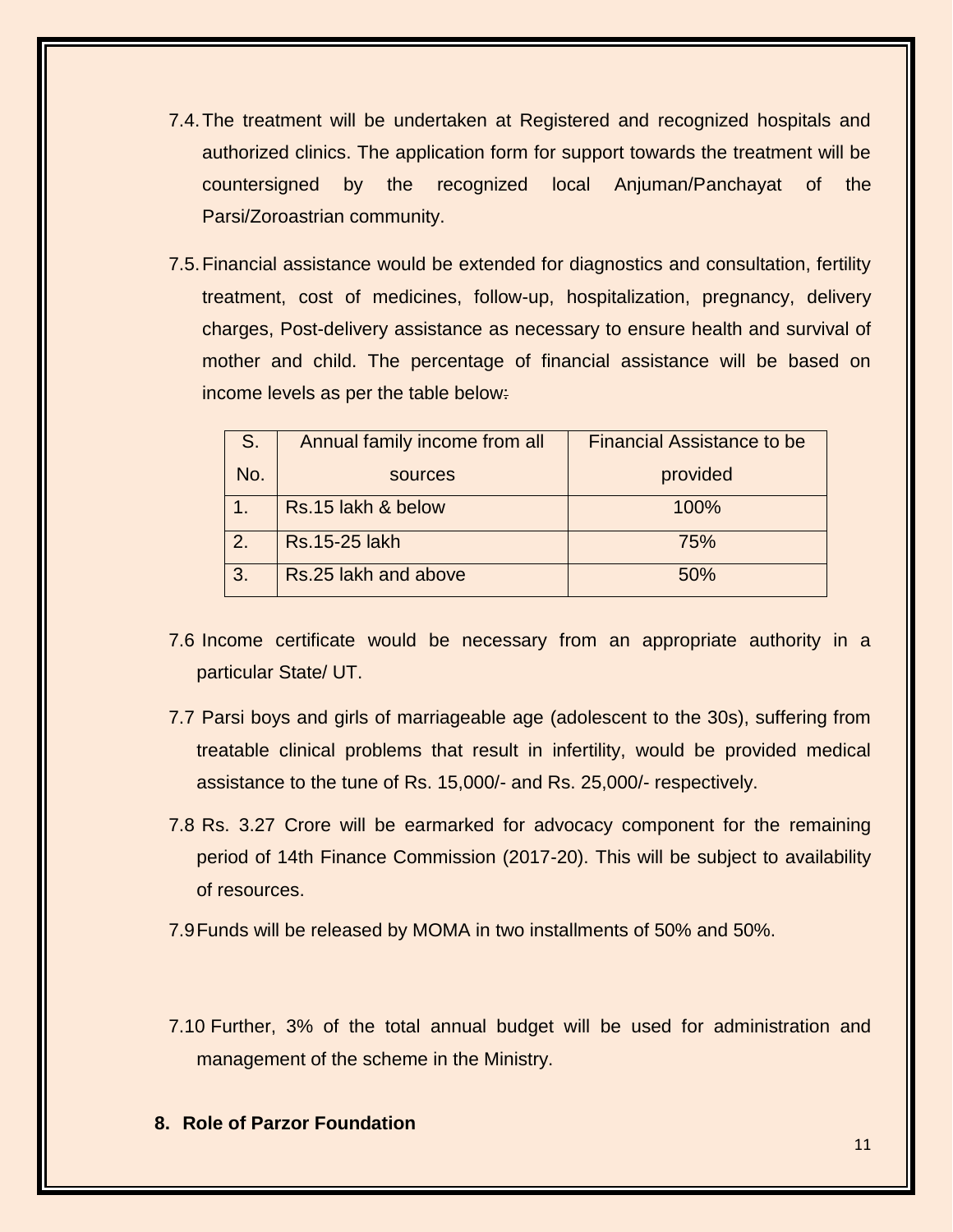- 8.1.Parzor Foundation will be an important link between the Parsi community and the Government to enable the success of the interventions.
- 8.2.The Scheme will be implemented by the Parzor Foundation with the help of the Bombay Parsi Panchayat (BPP) and through the organizations/societies /Anjumans and Panchayat of the community concerned in existence for not less than three years.
- 8.3.Parzor Foundation will give preference to local Anjumans and Punchayets which are the organizations who are able to garner the support of the local community for the counseling and workshops.
- 8.4.In order to ascertain eligibility for assistance under the scheme, the Parzor Foundation with the assistance of the Bombay Parsi Panchayat or concerned Anjumans, shall verify the following:
	- (a) That the targeted married couple for screening fits the required income eligibility parameters for availing of medical assistance.
	- (b) That the married couple or boy/girl of marriageable age for screening belongs to the Parsi community.
	- (c) That the married woman who is to undergo fertility treatment is of child bearing age.
- 8.5.With the support of the Bombay Parsi Panchayat or concerned Anjumans, the Parzor Foundation will be responsible for receiving proposals from candidates, evaluating them with the help of the doctors/clinics and recommending the beneficiaries for the treatment and subsequent to the completion of the treatment, scrutinizing the bills for reimbursement.
- 8.6.They will also render consolidated utilization certificate of the funds released to them to the Ministry.
- 12 8.7.The organization shall utilize the financial assistance for the specified purposes only. The organization shall maintain a separate account for the financial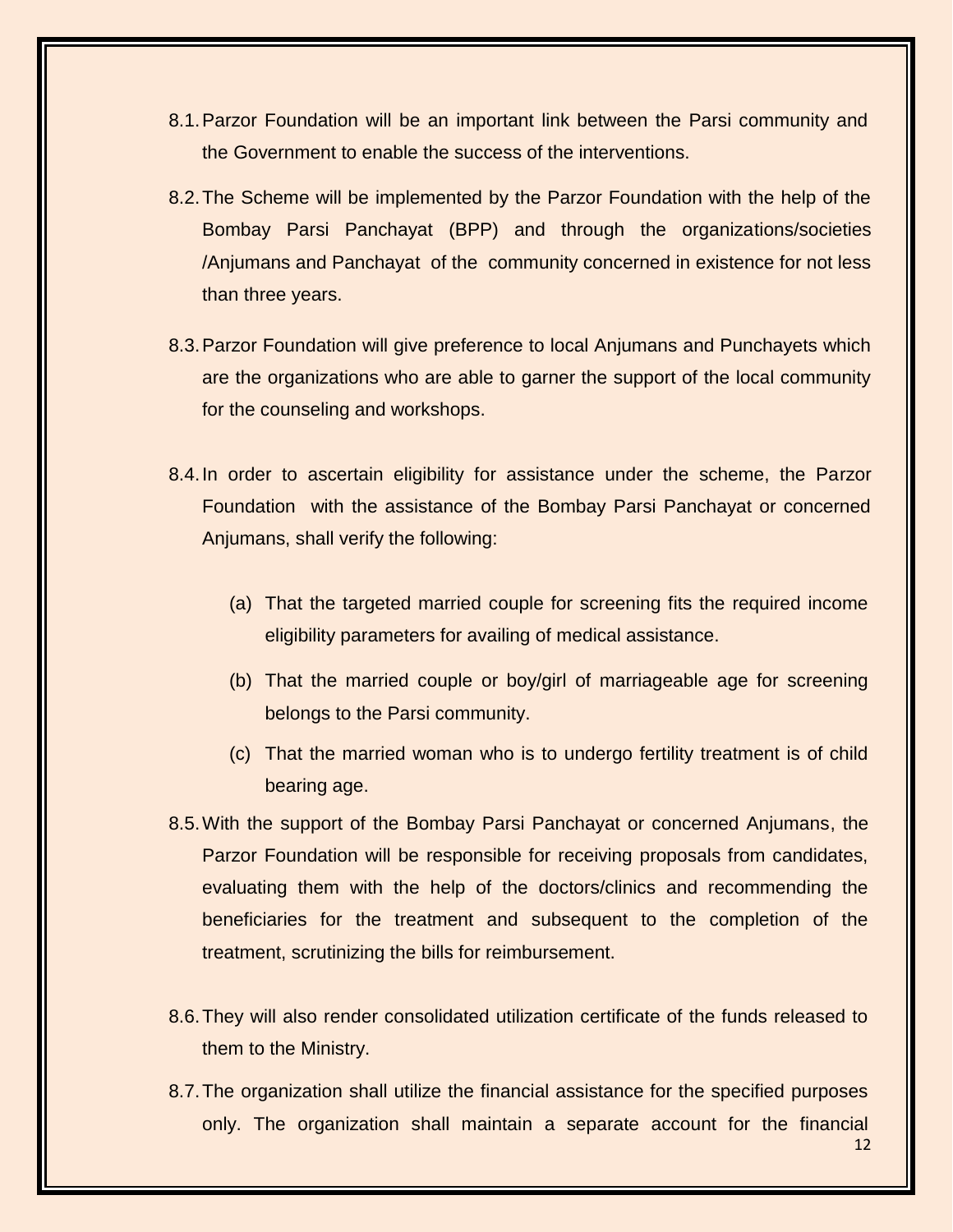assistance released by the Ministry of Minority Affairs and shall make it available to the Ministry as and when requisitioned for inspection.

8.8.Ministry will sign a tripartite Memorandum of Understanding (MoU) with Parzor Foundation and BPP in this regard.

#### **9. Transfer of Funds**

- 9.1.Funds will be released to Parzor Foundation for all three components towards medical support, advocacy, professional counseling and outreach programmes, as well as child care, dependent elderly support and research component as per availability of resources. The funds would be transferred electronically into the bank account of the Parzor Foundation.
- 9.2.Parzor Foundation will electronically transfer the amount to beneficiary account after mandatorily obtaining their Aadhaar, Bank Details and Mobile number. In this regard Notification S.O.No 2411 (E) dt. 14.06.2017 under section 7 of Aadhaar (Targeted Delivery of Financial and Other Subsidies, Benefits and Services) Act 2016 (18 of 2016) with respect to this scheme, published on 31.07.2017 may be referred.

### **10. Sanctioning Committee**

- 10.1 Ministry will constitute a Sanctioning Committee to consider and approve proposals under the Scheme.
- 10.2 Sanctioning Committee will comprise the concerned Joint Secretary as Chairman, Director (Finance) in Ministry, Representatives from Ministry of Health and Family Welfare, Representatives from Parsi Community and other Stakeholders and concerned Director/ Deputy Secretary as Convener.
- 10.3 This Sanctioning Committee may also make recommendations to remove difficulties which may come across during implementation of the scheme.

### **11.Administrative expenditure**

11.1.The Ministry shall be permitted to set aside upto the extent of 5% of the annual allocation under this scheme to meet administrative expenditure and